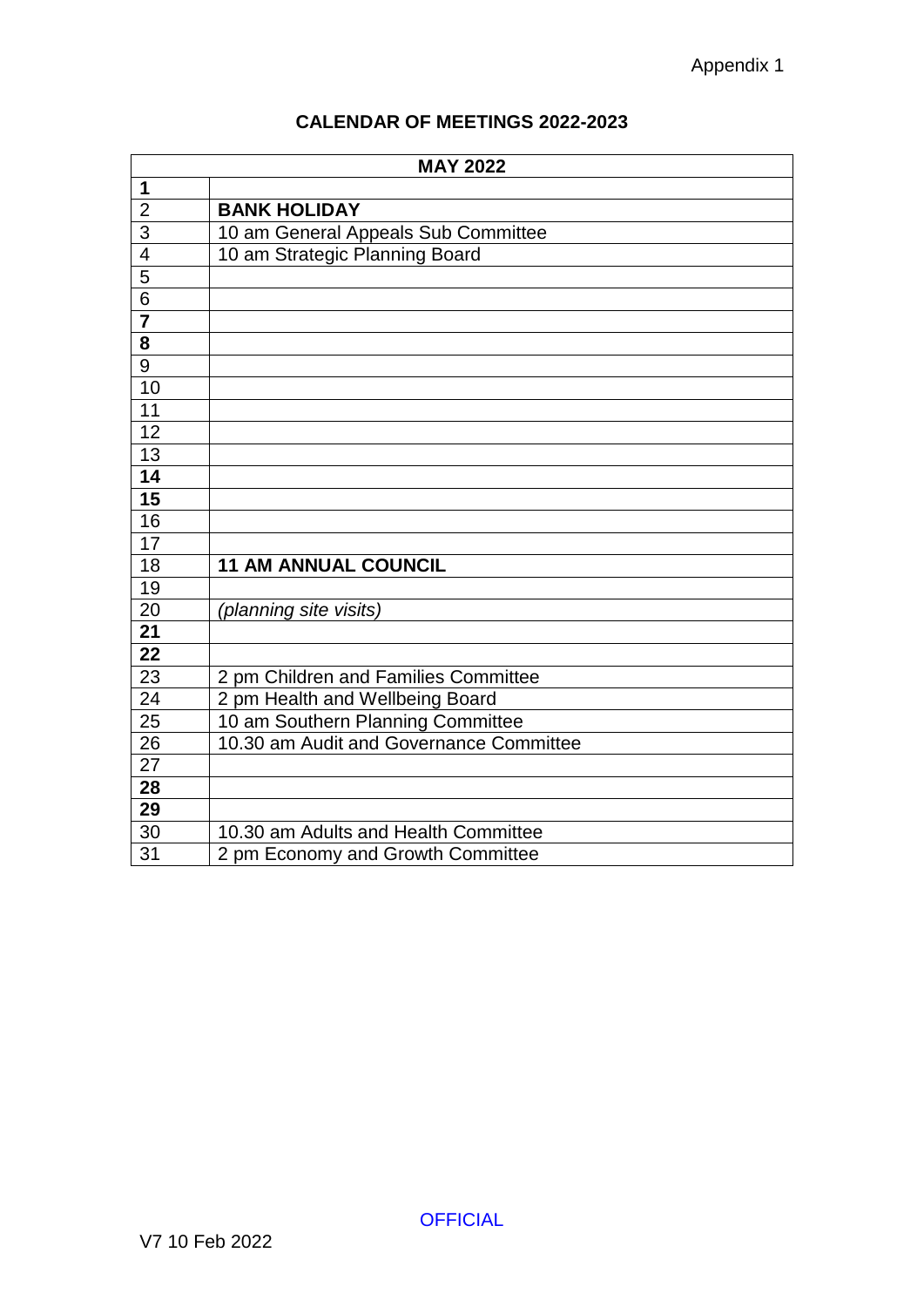| <b>JUNE 2022</b>        |                                                   |
|-------------------------|---------------------------------------------------|
| $\mathbf 1$             | 2 pm Finance Sub Committee                        |
| $\overline{2}$          | <b>BANK HOLIDAY</b>                               |
| 3                       | <b>BANK HOLIDAY</b>                               |
| 4                       |                                                   |
| $\overline{\mathbf{5}}$ |                                                   |
| 6                       | 2 pm Licensing Committee                          |
| $\overline{7}$          | 10.30am Environment and Communities Committee     |
| 8                       | 10 am Northern Planning Committee                 |
|                         | 10 am LA School Governor Nomination Panel         |
| 9                       | 10.30 am Corporate Policy Committee               |
| 10                      | (planning site visits)                            |
| 11                      |                                                   |
| 12                      |                                                   |
| 13                      | 2 pm Public Rights of Way Committee               |
| 14                      | 10.30 am Scrutiny Committee                       |
| 15                      | 10 am Strategic Planning Board                    |
| 16                      | 10.30 am Highways and Transport Committee         |
| 17                      | 10am Shared Services Joint Committee              |
| 18                      |                                                   |
| 19                      |                                                   |
| 20                      |                                                   |
| 21                      | 2pm Health and Wellbeing Board (informal meeting) |
| 22                      |                                                   |
| 23                      |                                                   |
| 24                      | (planning site visits)                            |
| 25                      |                                                   |
| 26                      |                                                   |
| 27                      | 10 am General Licensing Sub Committee             |
| 28                      | 10 am Corporate Parenting Committee               |
| 29                      | 10 am Southern Planning Committee                 |
| 30                      |                                                   |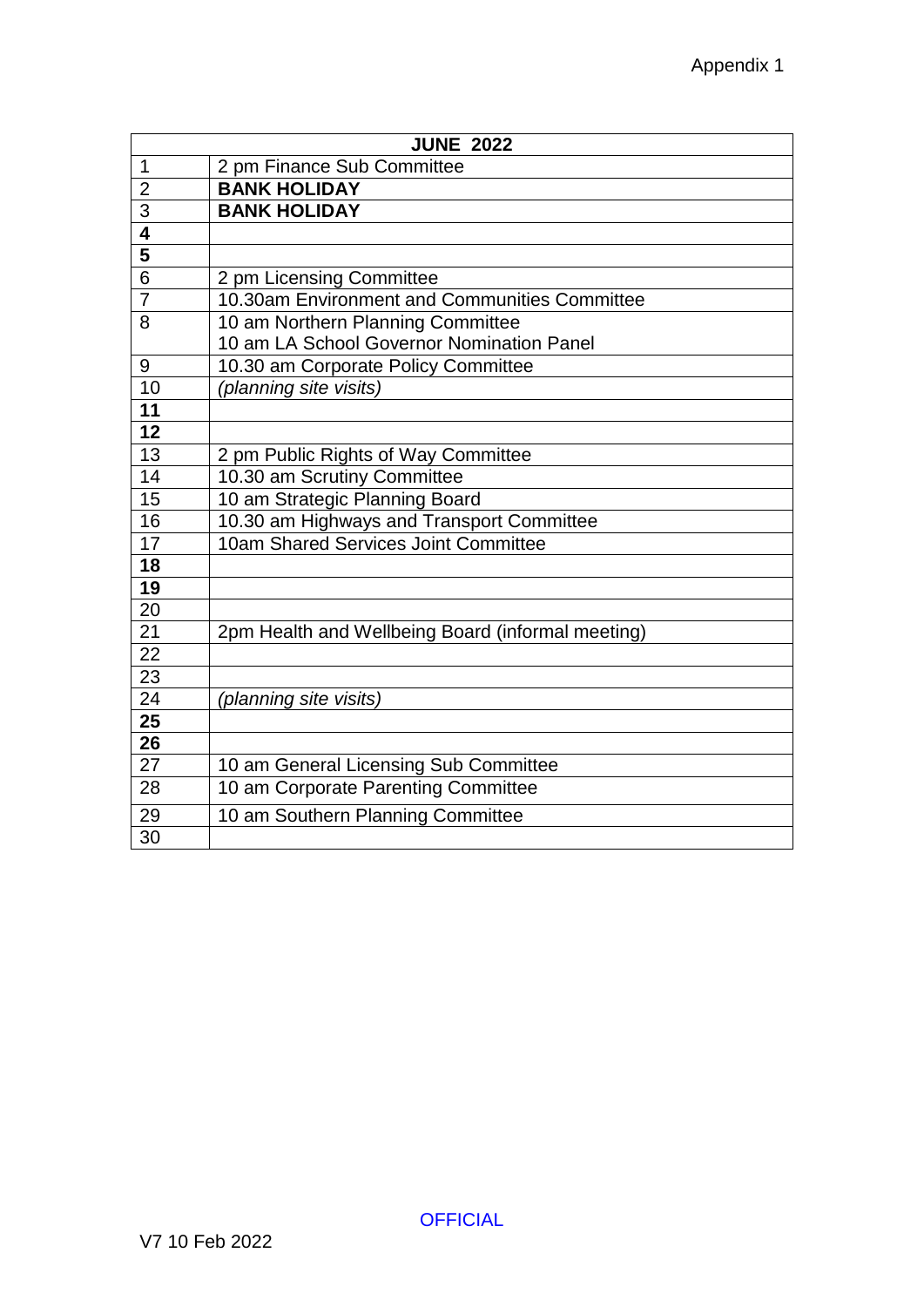|                          | <b>JULY 2022</b>                          |
|--------------------------|-------------------------------------------|
| 1                        |                                           |
| $\overline{2}$           |                                           |
| $\overline{3}$           |                                           |
| $\overline{\mathcal{L}}$ |                                           |
| $\overline{5}$           | 10 am General Appeals Sub Committee       |
| 6                        | 2 pm Finance Sub Committee                |
| $\overline{7}$           | (planning site visits)                    |
| 8                        |                                           |
| $\overline{9}$           |                                           |
| $\overline{10}$          |                                           |
| 11                       | 2 pm Children and Families Committee      |
| 12                       | 2 pm Economy and Growth Committee         |
| 13                       | 10 am Northern Planning Committee         |
| 14                       | 10.30 am Corporate Policy Committee       |
| 15                       |                                           |
| 16                       |                                           |
| $\overline{17}$          |                                           |
| 18                       | 10.30 am Adults and Health Committee      |
| 19                       |                                           |
| 20                       | <b>11 AM COUNCIL</b>                      |
| 21                       | 10.30 am Highways and Transport Committee |
| 22                       | (planning site visits)                    |
|                          | 10am Shared Services Joint Committee      |
| 23                       |                                           |
| 24                       |                                           |
| 25                       | 10 am General Licensing Sub Committee     |
| 26                       | 2 pm Health and Wellbeing Board           |
| 27                       | 10 am Strategic Planning Board            |
| 28                       | 10.30 am Audit and Governance Committee   |
| 29                       | (planning site visits)                    |
| 30                       |                                           |
| 31                       |                                           |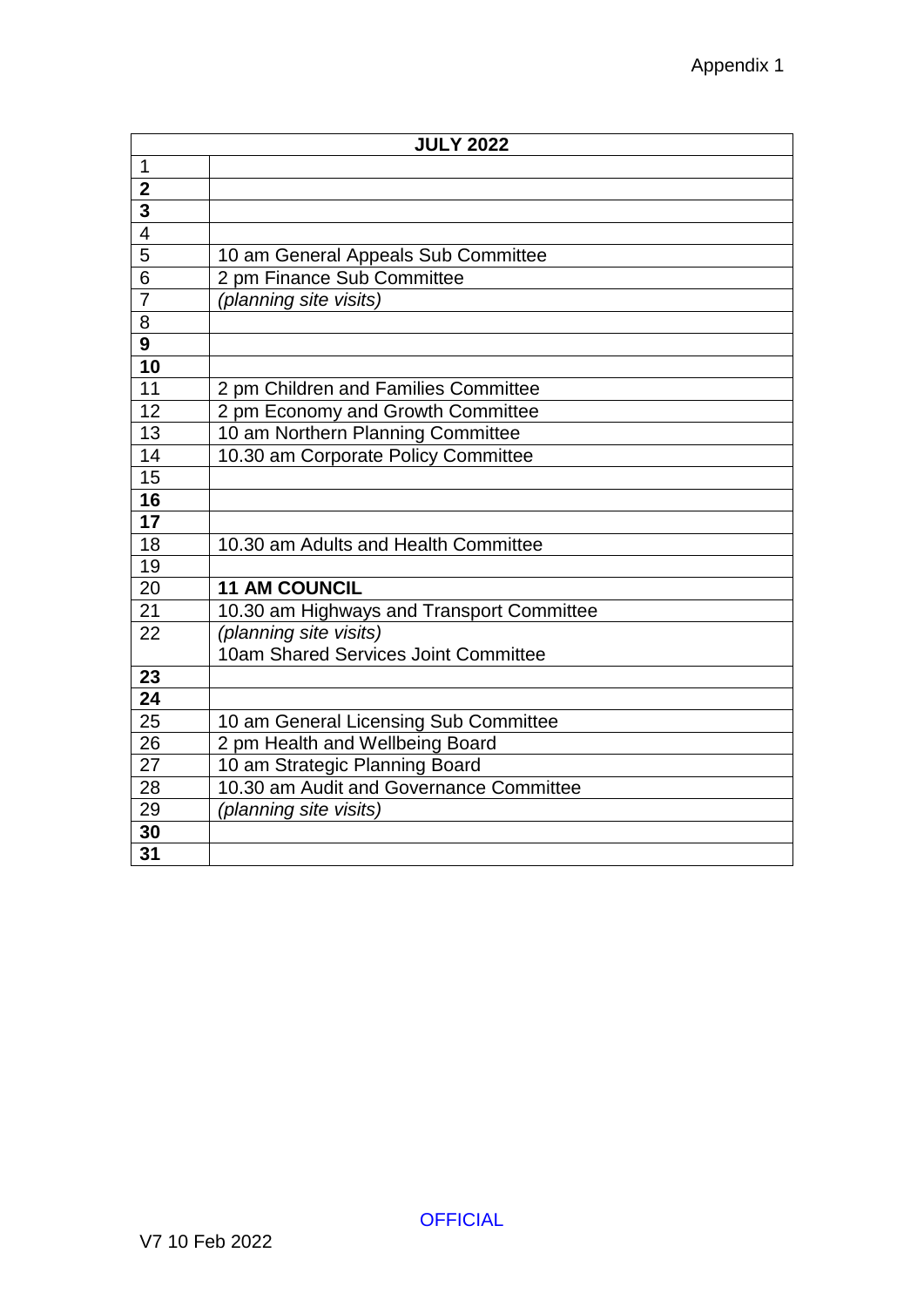| <b>AUGUST 2022</b>      |                                                |
|-------------------------|------------------------------------------------|
| $\mathbf 1$             |                                                |
| $\overline{2}$          |                                                |
| $\overline{3}$          | 10 am Southern Planning Committee              |
| $\overline{4}$          | 10.30 am Environment and Communities Committee |
| $\overline{5}$          | (planning site visits)                         |
| $\overline{\mathbf{6}}$ |                                                |
| $\overline{\mathbf{7}}$ |                                                |
| $\overline{8}$          |                                                |
| $\overline{9}$          |                                                |
| 10                      | 10 am Northern Planning Committee              |
| 11                      |                                                |
| $\overline{12}$         |                                                |
| $\overline{13}$         |                                                |
| 14                      |                                                |
| $\overline{15}$         |                                                |
| 16                      |                                                |
| 17                      |                                                |
| 18                      |                                                |
| 19                      | (planning site visits)                         |
| 20                      |                                                |
| 21                      |                                                |
| $\overline{22}$         | 10 am General Licensing Sub Committee          |
| 23                      |                                                |
| 24                      | 10 am Strategic Planning Board                 |
| $\overline{25}$         |                                                |
| 26                      | (planning site visits)                         |
| 27                      |                                                |
| 28                      |                                                |
| 29                      | <b>BANK HOLIDAY</b>                            |
| 30                      |                                                |
| 31                      | 10 am Southern Planning Committee              |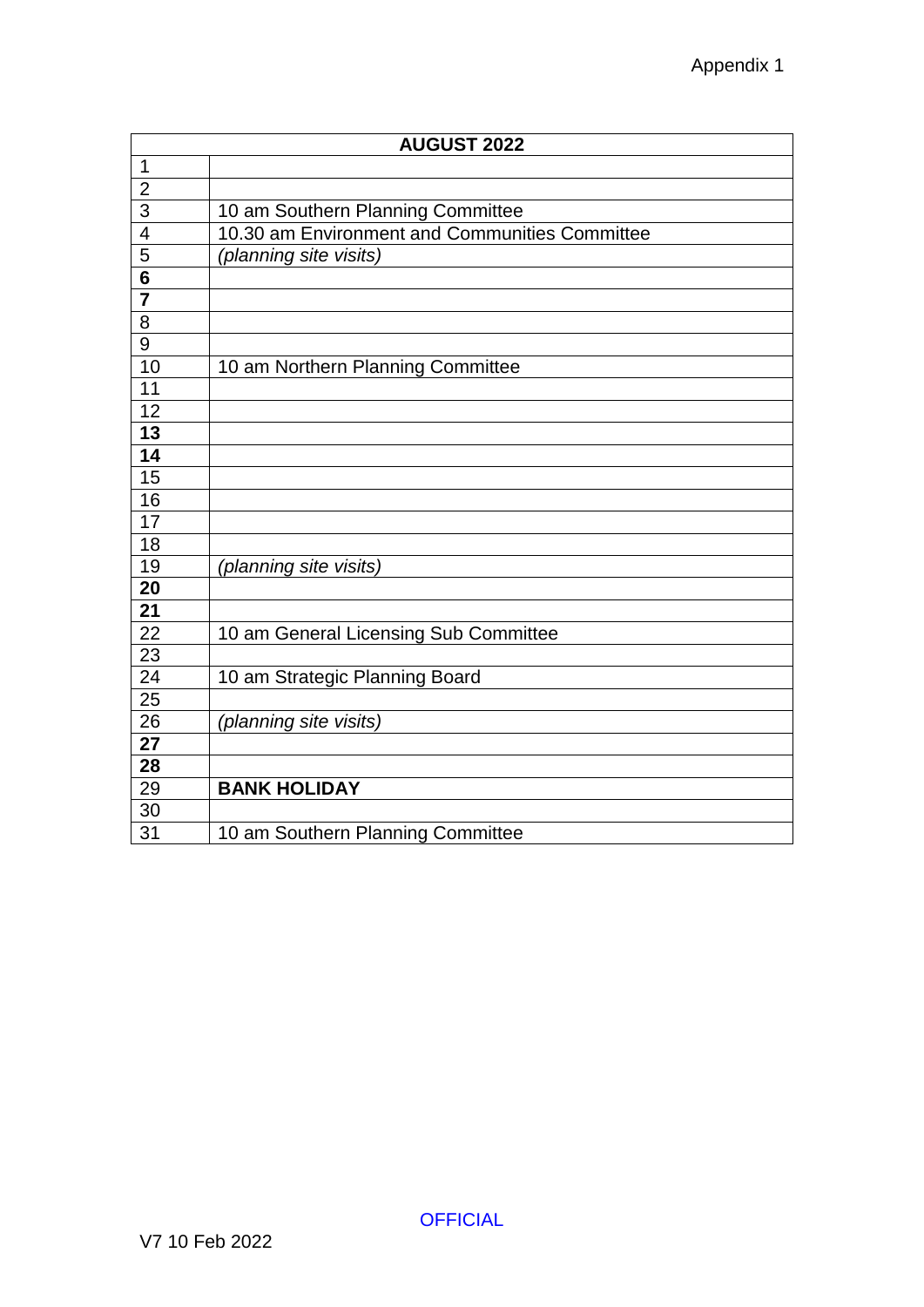| <b>SEPTEMBER 2022</b>   |                                                |
|-------------------------|------------------------------------------------|
| 1                       | 10.30 am Scrutiny Committee                    |
| $\overline{2}$          |                                                |
| $\overline{\mathbf{3}}$ |                                                |
| $\overline{4}$          |                                                |
| $\overline{5}$          | 2 pm Licensing committee                       |
| $\overline{6}$          | 10 am General Appeals Sub Committee            |
|                         | 2 pm Corporate Parenting Committee             |
| $\overline{7}$          | 10 am LA School Governor Nomination Panel      |
|                         | 2 pm Finance Sub Committee                     |
| 8                       |                                                |
| 9                       | (planning site visits)                         |
| 10                      |                                                |
| 11                      |                                                |
| 12                      | 2 pm Public Rights of Way Sub Committee        |
| 13                      | 2 pm Economy and Growth Committee              |
| 14                      | 10 am Northern Planning Committee              |
| 15                      |                                                |
| 16                      | (planning site visits)                         |
| $\overline{17}$         |                                                |
| 18                      |                                                |
| 19                      | 2 pm Children and Families Committee           |
| 20                      |                                                |
| 21                      | 10 am Strategic Planning Board                 |
| 22                      | 10.30 am Highways and Transport Committee      |
| 23                      | (planning site visits)                         |
|                         | 10am Shared Services Joint Committee           |
| 24                      |                                                |
| 25                      |                                                |
| 26                      | 10.30 am Adults and Health Committee           |
| 27                      | 2 pm Health and Wellbeing Board                |
| 28                      | 10 am Southern Planning Committee              |
| 29                      | 10.30 am Environment and Communities Committee |
|                         | 2 pm Audit and Governance Committee            |
| 30                      | (planning site visits)                         |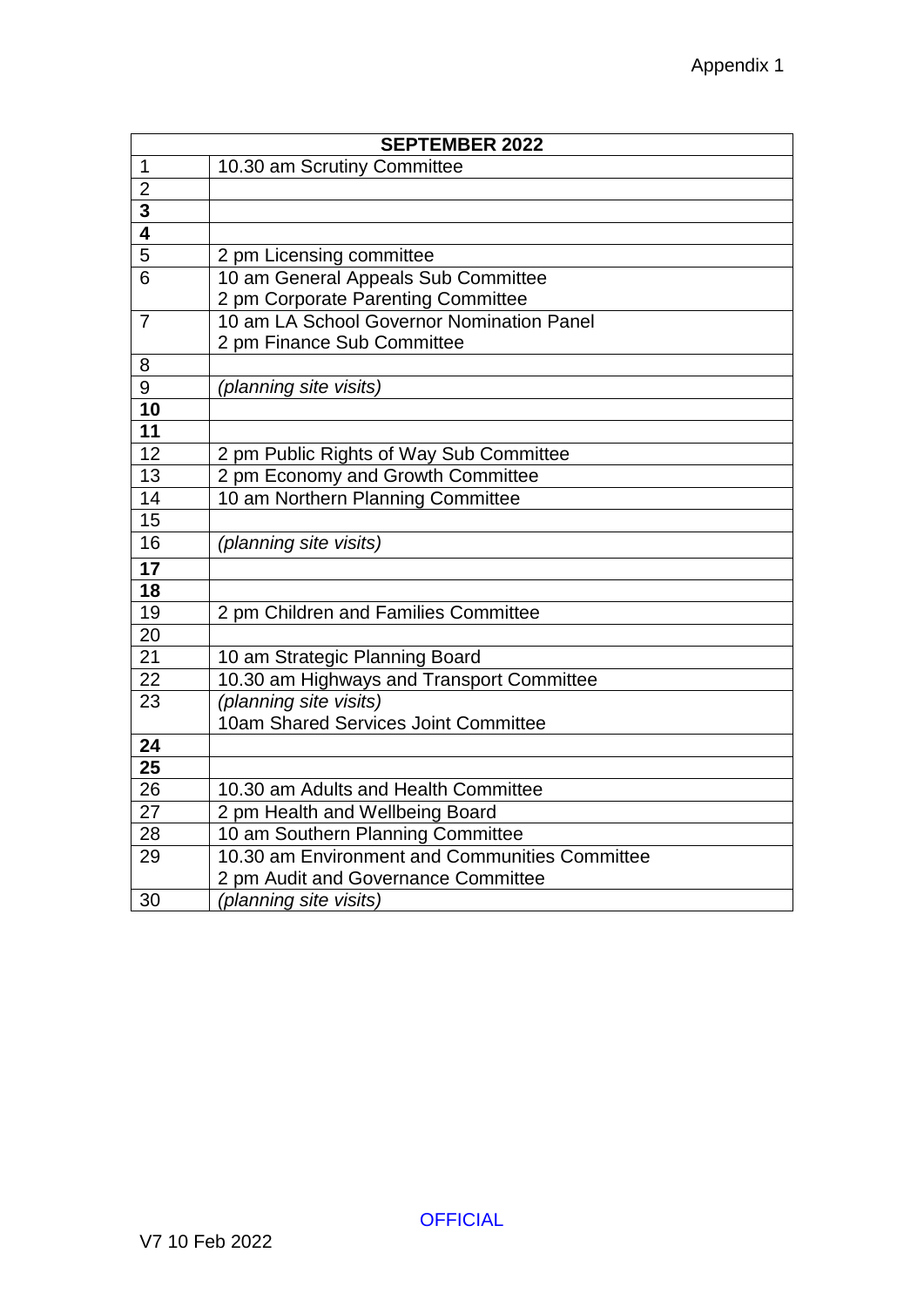| <b>OCTOBER 2022</b>      |                                                   |
|--------------------------|---------------------------------------------------|
| 1                        |                                                   |
| $\overline{\mathbf{2}}$  |                                                   |
| $\overline{3}$           |                                                   |
| $\overline{\mathcal{A}}$ |                                                   |
| $\overline{5}$           | 10 am Northern Planning Committee                 |
| 6                        | 10.30 am Corporate Policy Committee               |
| $\overline{7}$           |                                                   |
| $\overline{\mathbf{8}}$  |                                                   |
| $\overline{9}$           |                                                   |
| 10                       |                                                   |
| 11                       | 10 am General Appeals Sub Committee               |
| 12                       |                                                   |
| $\overline{13}$          | 10 am General Licensing Sub Committee             |
| 14                       |                                                   |
| $\overline{15}$          |                                                   |
| 16                       |                                                   |
| $\overline{17}$          |                                                   |
| 18                       |                                                   |
| 19                       | <b>11 AM COUNCIL</b>                              |
| 20                       |                                                   |
| 21                       | (planning site visits)                            |
| 22                       |                                                   |
| $\overline{23}$          |                                                   |
| 24                       |                                                   |
| 25                       | 2pm Health and Wellbeing Board (informal meeting) |
| 26                       | 10 am Strategic Planning Board                    |
| 27                       |                                                   |
| 28                       | (planning site visits)                            |
| 29                       |                                                   |
| 30                       |                                                   |
| 31                       |                                                   |
|                          |                                                   |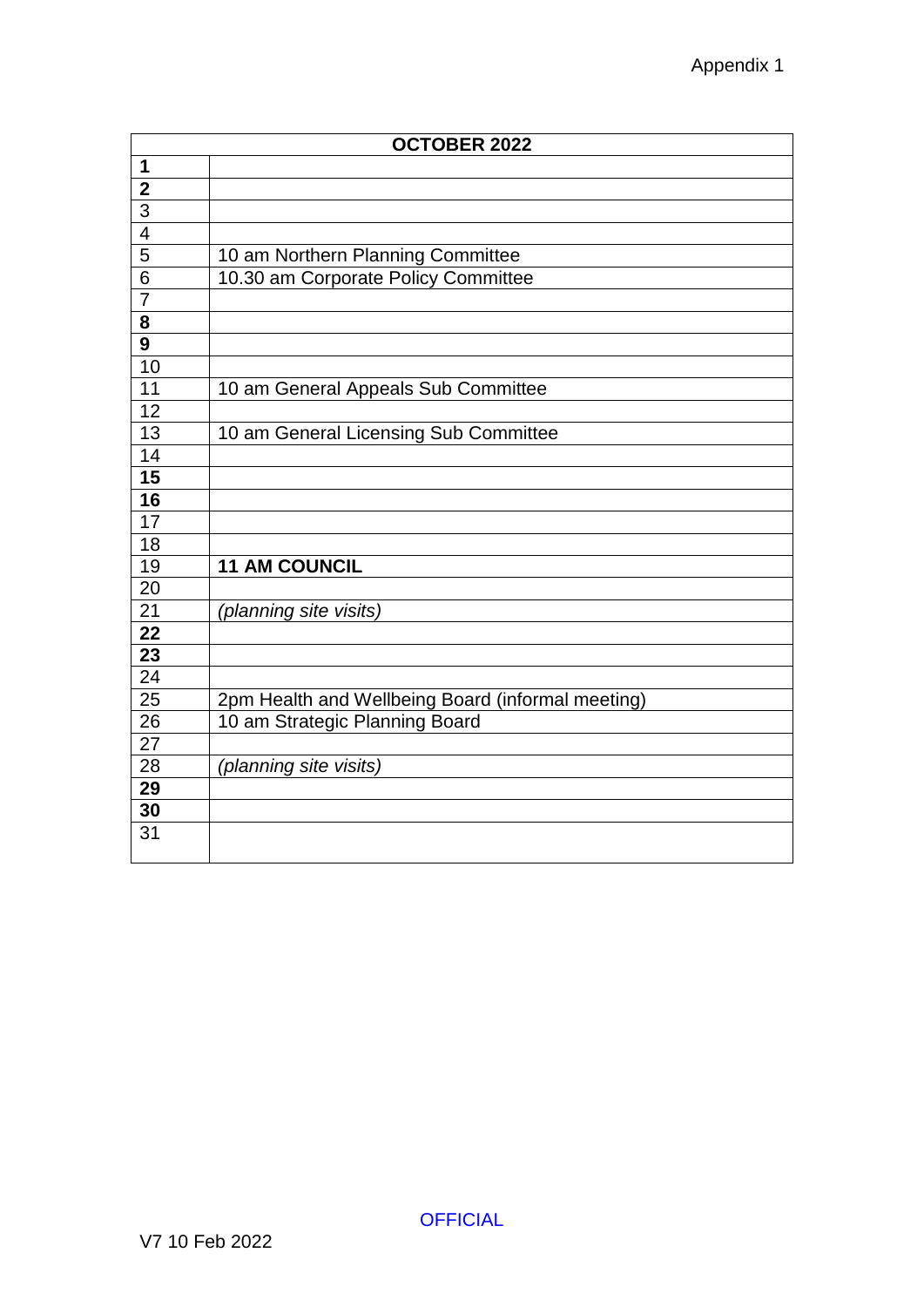|                         | <b>NOVEMBER 2022</b>                           |  |
|-------------------------|------------------------------------------------|--|
| 1                       | 10 am Corporate Parenting Committee            |  |
| $\overline{2}$          | 10 am Southern Planning Committee              |  |
| $\overline{3}$          |                                                |  |
| $\overline{4}$          |                                                |  |
| 5                       |                                                |  |
| $\overline{\mathbf{6}}$ |                                                |  |
| $\overline{7}$          | 2 pm Licensing committee                       |  |
| 8                       | 10 am General Appeals Sub Committee            |  |
| 9                       | 10 am LA School Governor Nomination Panel      |  |
|                         | 2 pm Finance Sub Committee                     |  |
| 10                      | 10.30 am Environment and Communities Committee |  |
| 11                      | (planning site visits)                         |  |
| $\overline{12}$         |                                                |  |
| 13                      |                                                |  |
| 14                      | 2 pm Children and Families Committee           |  |
| 15                      | 2 pm Economy and Growth Committee              |  |
| 16                      | 10 am Northern Planning Committee              |  |
| $\overline{17}$         |                                                |  |
| 18                      | (planning site visits)                         |  |
| 19                      |                                                |  |
| 20                      |                                                |  |
| 21                      | 10.30 am Adults and Health Committee           |  |
| $\overline{22}$         | 2 pm Health and Wellbeing Board                |  |
| 23                      | 10 am Strategic Planning Board                 |  |
| 24                      | 10.30 am Highways and Transport Committee      |  |
|                         | 2 pm Audit and Governance Committee            |  |
| 25                      | (planning site visits)                         |  |
|                         | 10am Shared Services Joint Committee           |  |
| 26                      |                                                |  |
| 27                      |                                                |  |
| 28                      | 10 am General Licensing Sub Committee          |  |
| 29                      |                                                |  |
| 30                      | 10 am Southern Planning Committee              |  |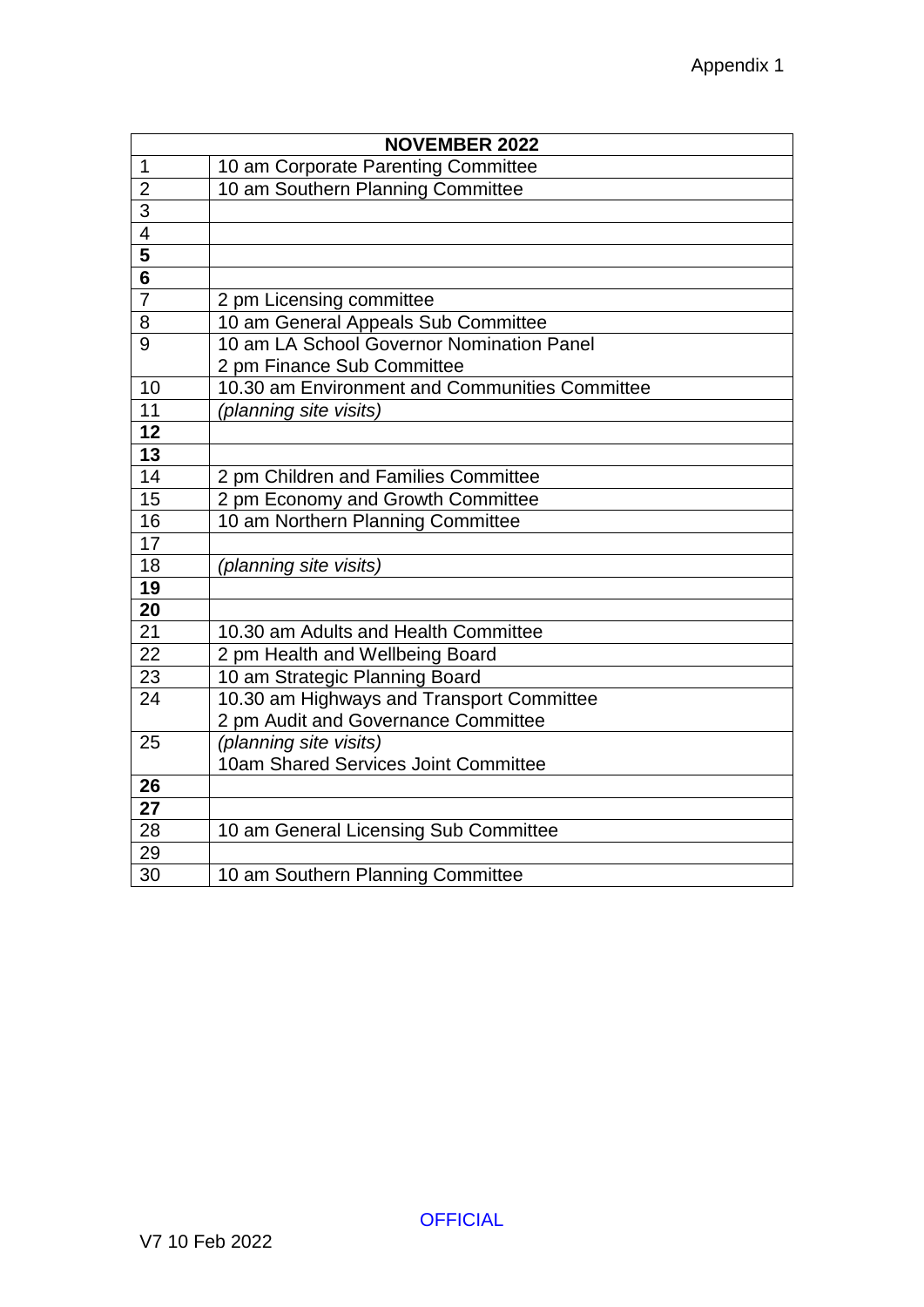|                         | <b>DECEMBER 2022</b>                              |  |
|-------------------------|---------------------------------------------------|--|
| $\mathbf 1$             | 10.30 am Corporate Policy Committee               |  |
| $\overline{2}$          | (planning site visits)                            |  |
| $\overline{\mathbf{3}}$ |                                                   |  |
| $\overline{\mathbf{4}}$ |                                                   |  |
| $\overline{5}$          | 2 pm Public Rights of Way Sub Committee           |  |
| 6                       | 10 am General Appeals Sub Committee               |  |
| 7                       | 10 am Northern Planning Committee                 |  |
| 8                       | 10.30 am Scrutiny Committee                       |  |
|                         |                                                   |  |
| 9                       |                                                   |  |
| 10                      |                                                   |  |
| 11                      |                                                   |  |
| 12                      |                                                   |  |
| $\overline{13}$         |                                                   |  |
| 14                      | <b>11 AM COUNCIL</b>                              |  |
| $\overline{15}$         |                                                   |  |
| 16                      | (planning site visits)                            |  |
| $\overline{17}$         |                                                   |  |
| 18                      |                                                   |  |
| 19                      |                                                   |  |
| 20                      | 2pm Health and Wellbeing Board (informal meeting) |  |
| 21                      | 10 am Strategic Planning Board                    |  |
| 22                      |                                                   |  |
| 23                      |                                                   |  |
| 24                      |                                                   |  |
| $\overline{25}$         |                                                   |  |
| 26                      | <b>BOXING DAY</b>                                 |  |
| 27                      | <b>BANK HOLIDAY</b>                               |  |
| 28                      |                                                   |  |
| 29                      |                                                   |  |
| 30                      |                                                   |  |
| 31                      |                                                   |  |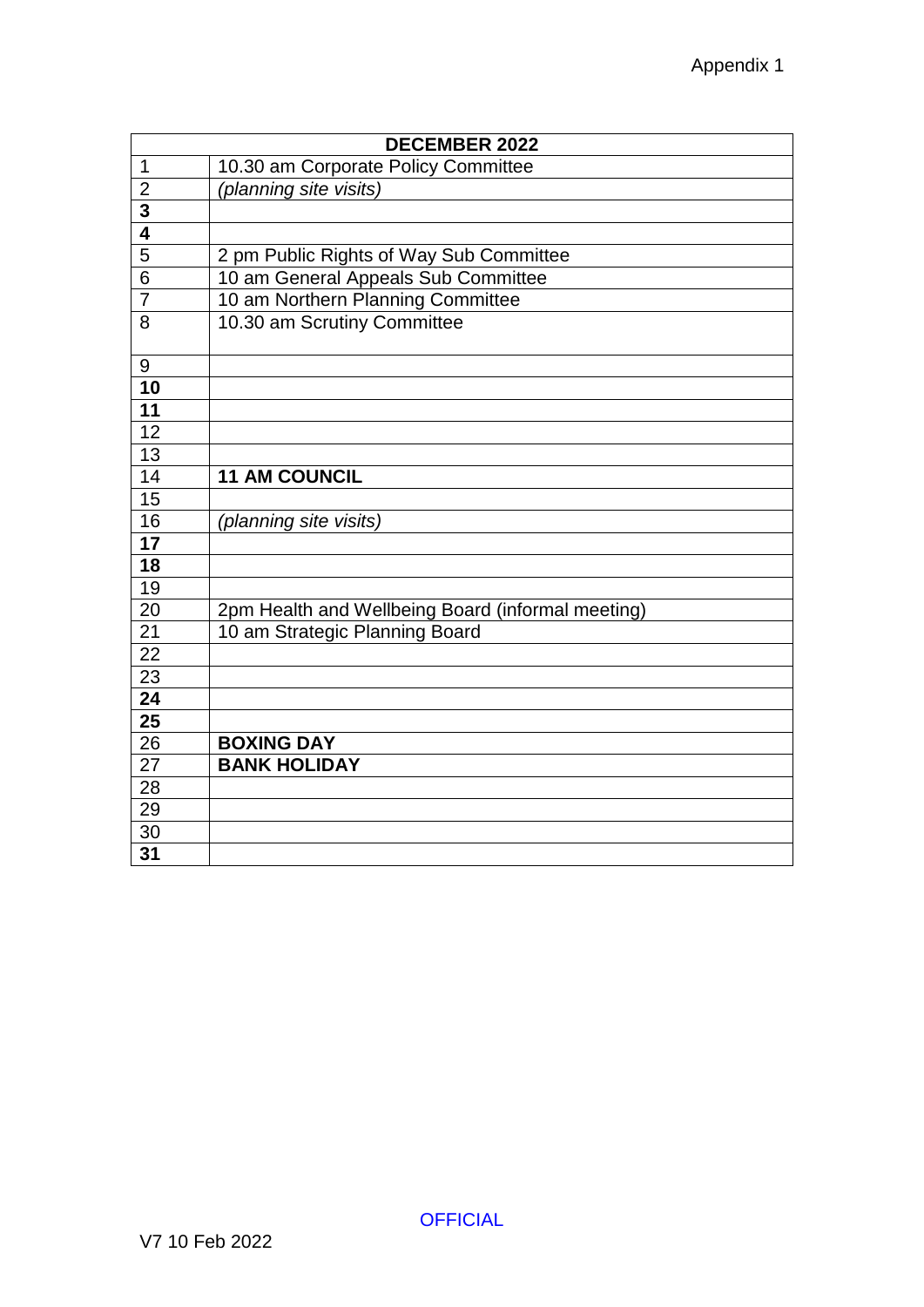| <b>JANUARY 2023</b> |                                           |
|---------------------|-------------------------------------------|
| 1                   | <b>NEW YEARS DAY</b>                      |
| $\overline{2}$      | <b>BANK HOLIDAY</b>                       |
| $\overline{3}$      |                                           |
| $\overline{4}$      |                                           |
| $\overline{5}$      |                                           |
| 6                   | (planning site visits)                    |
| $\overline{7}$      |                                           |
| 8                   |                                           |
| 9                   | 2 pm Licensing Committee                  |
| 10                  | 10 am General Appeals Sub Committee       |
|                     | 2 pm Corporate Parenting Committee        |
| 11                  | 10 am Southern Planning Committee         |
|                     | 2 pm Finance Sub Committee                |
| 12                  |                                           |
| 13                  | (planning site visits)                    |
| $\overline{14}$     |                                           |
| $\overline{15}$     |                                           |
| 16                  | 2 pm Children and Families Committee      |
| $\overline{17}$     | 2 pm Economy and Growth Committee         |
| 18                  | 10 am Northern Planning Committee         |
| 19                  |                                           |
| 20                  | (planning site visits)                    |
| $\overline{21}$     |                                           |
| 22                  |                                           |
| 23                  | 10.30 am Adults and Health Committee      |
| 24                  | 2 pm Health and Wellbeing Board           |
| 25                  | 10 am Strategic Planning Board            |
| 26                  | 10.30 am Highways and Transport Committee |
| 27                  | 10am Shared Services Joint Committee      |
| 28                  |                                           |
| 29                  |                                           |
| 30                  | 10 am General Licensing Sub Committee     |
| $\overline{31}$     |                                           |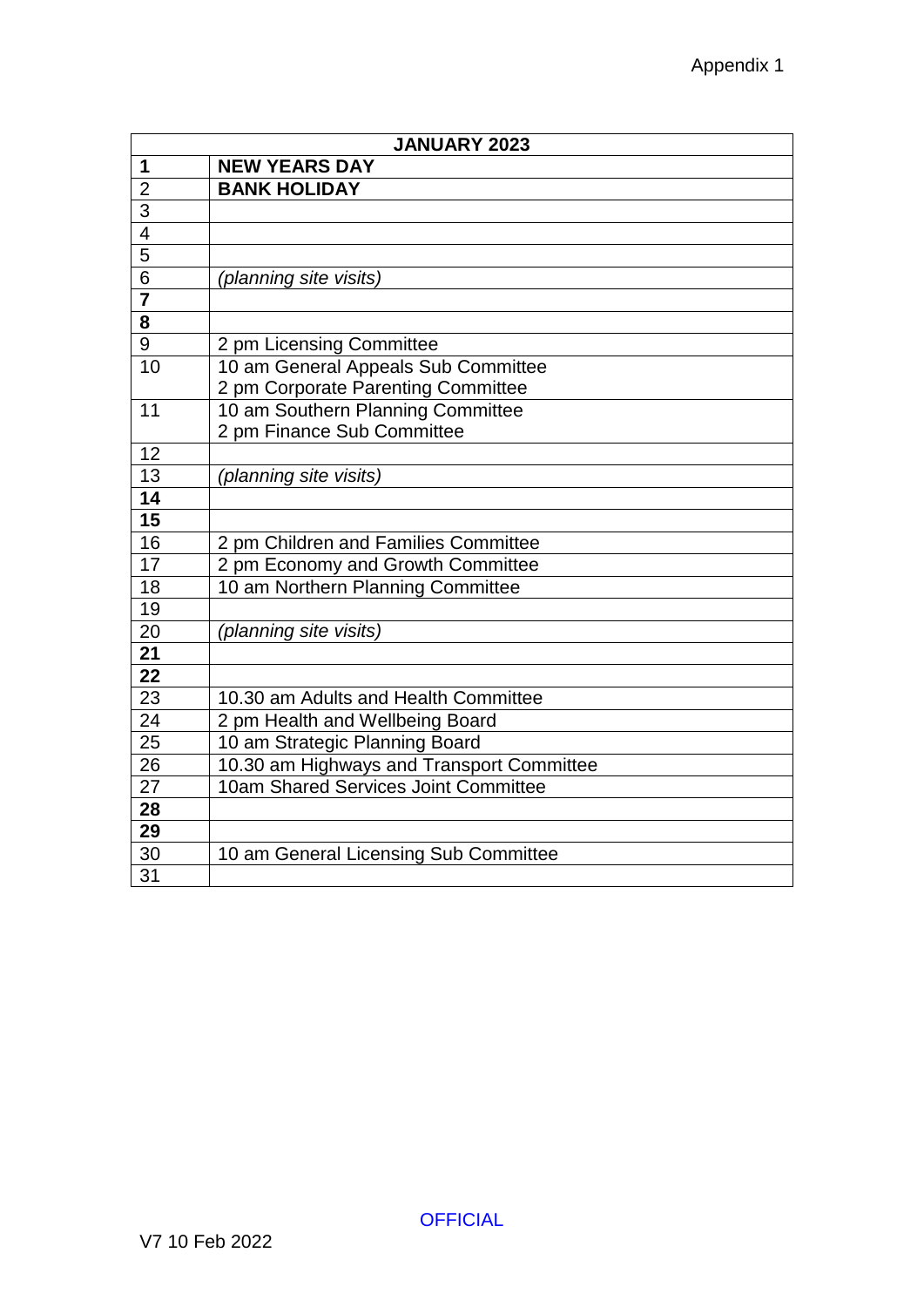|                                      | <b>FEBRUARY 2023</b>                           |
|--------------------------------------|------------------------------------------------|
| 1                                    |                                                |
| $\overline{2}$                       | 10.30 am Environment and Communities Committee |
| $\frac{3}{4}$                        | (planning site visits)                         |
|                                      |                                                |
| $\overline{\overline{\overline{5}}}$ |                                                |
| $\overline{6}$                       |                                                |
| $\overline{7}$                       | 10 am General Appeals Sub Committee            |
| 8                                    | 10 am Southern Planning Committee              |
| 9                                    | 10.30 am Corporate Policy Committee            |
| 10                                   | (planning site visits)                         |
| 11                                   |                                                |
| 12                                   |                                                |
| 13                                   | 2 pm Children and Families Committee           |
| 14                                   |                                                |
| 15                                   | 10 am Northern Planning Committee              |
|                                      | 2 pm LA School Governor Nomination Panel       |
| 16                                   |                                                |
| $\overline{17}$                      |                                                |
| 18                                   |                                                |
| 19                                   |                                                |
| 20                                   |                                                |
| 21                                   | Health and Wellbeing Board (informal meeting)  |
| 22                                   | 11 AM COUNCIL (budget)                         |
| 23                                   |                                                |
| 24                                   | (planning site visits)                         |
| 25                                   |                                                |
| 26                                   |                                                |
| 27                                   | 10 am General Licensing Sub Committee          |
| 28                                   |                                                |

**OFFICIAL**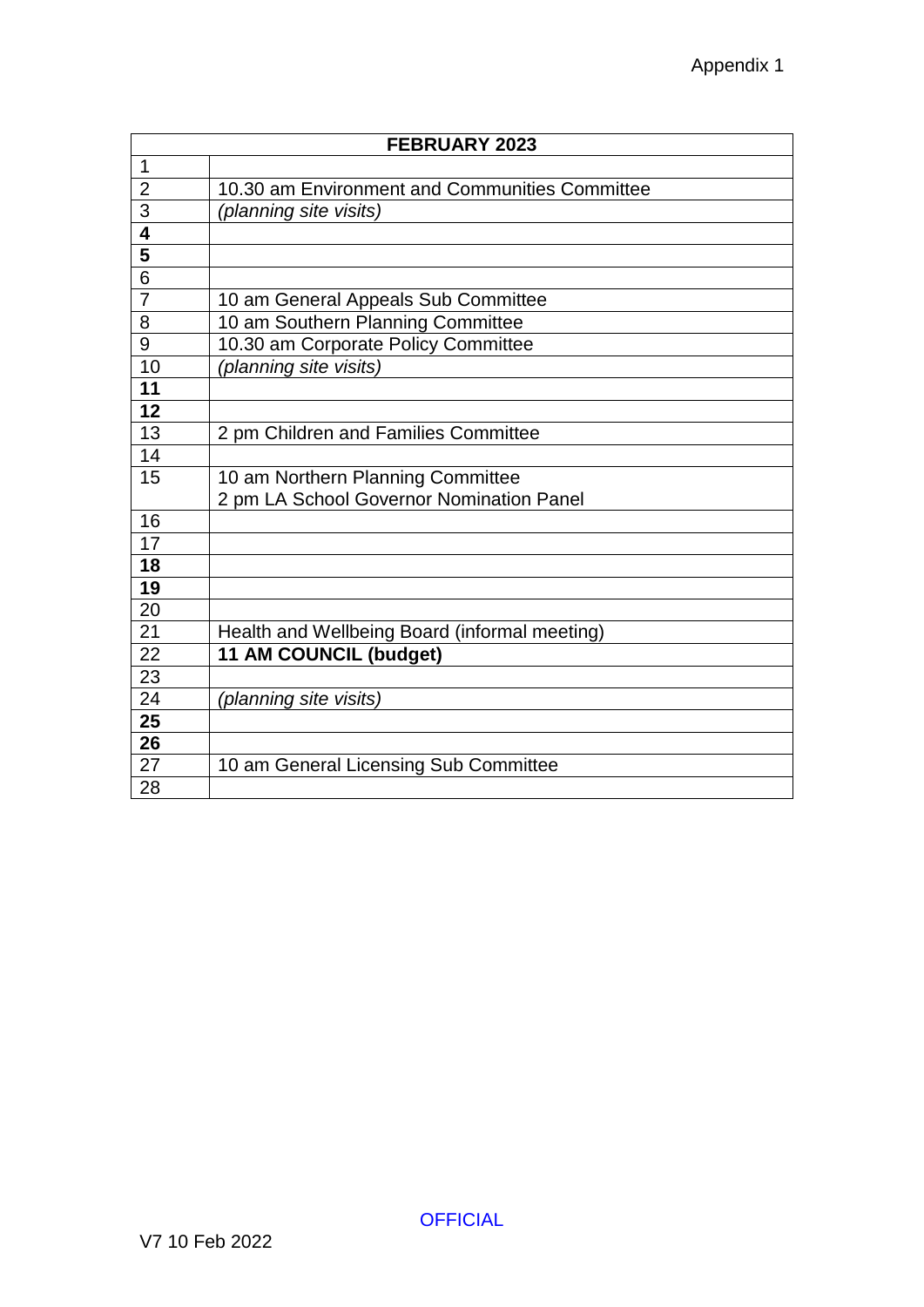|                         | <b>MARCH 2023</b>                              |
|-------------------------|------------------------------------------------|
| $\overline{1}$          | 10 am Strategic Planning Board                 |
| $\overline{2}$          | 10.30 am Highways and Transport Committee      |
| $\overline{3}$          |                                                |
| $\overline{\mathbf{4}}$ |                                                |
| $\overline{\mathbf{5}}$ |                                                |
| $\overline{6}$          | 2 pm Licensing Committee                       |
| $\overline{7}$          | 10 am General Appeals Sub Committee            |
|                         | 2 pm Corporate Parenting Committee             |
| 8                       | 2 pm Finance Sub Committee                     |
| $\overline{9}$          | 10.30 am Audit and Governance Committee        |
| 10                      | (planning site visits)                         |
| $\overline{11}$         |                                                |
| $\overline{12}$         |                                                |
| 13                      | 2 pm Public Rights of Way Sub Committee        |
| 14                      | 2 pm Economy and Growth Committee              |
| $\overline{15}$         | 10 am Southern Planning Committee              |
| $\overline{16}$         | 10.30 am Scrutiny Committee                    |
| $1\overline{7}$         | 10am Shared Services Joint Committee           |
|                         | (planning site visits)                         |
| 18                      |                                                |
| $\overline{19}$         |                                                |
| 20                      | 2 pm Children and Families Committee           |
| $\overline{21}$         | 2pm Health and Wellbeing Board                 |
| 22                      | 10 am Northern Planning Committee              |
| 23                      | 10.30 am Corporate Policy Committee            |
| 24                      | (planning site visits)                         |
| 25                      |                                                |
| 26                      |                                                |
| 27                      | 10.30 am Adults and Health Committee           |
| 28                      |                                                |
| 29                      | 10 am Strategic Planning Board                 |
| 30                      | 10.30 am Environment and Communities Committee |
| 31                      | (planning site visits)                         |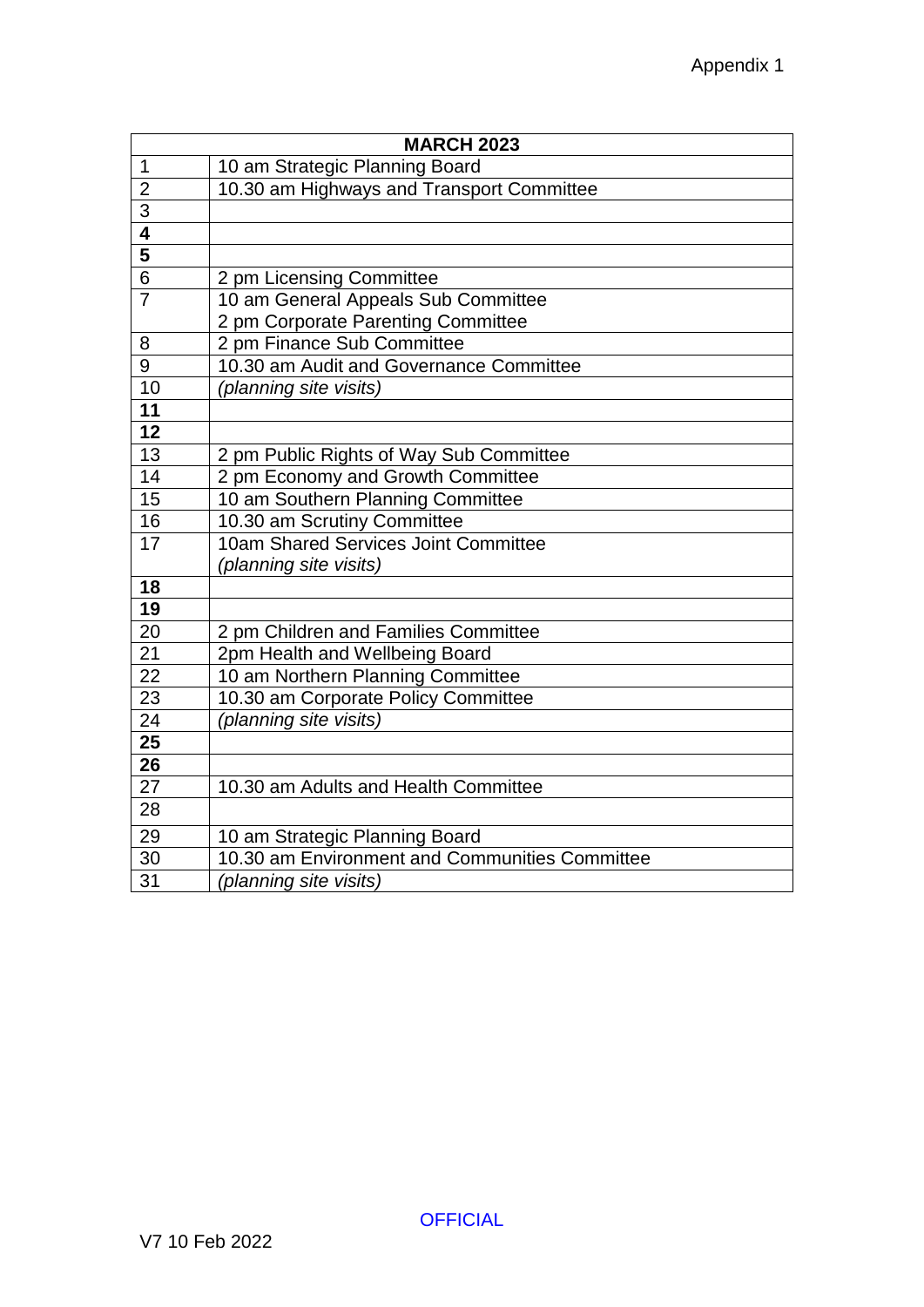|                 | <b>APRIL 2023</b>                                 |  |
|-----------------|---------------------------------------------------|--|
| 1               |                                                   |  |
| $\overline{2}$  |                                                   |  |
| $\overline{3}$  | 10 am General Licensing Sub Committee             |  |
| $\overline{4}$  | 10 am General Appeals Sub Committee               |  |
| $\overline{5}$  | 10 am Southern Planning Committee                 |  |
| $\overline{6}$  |                                                   |  |
| $\overline{7}$  | <b>GOOD FRIDAY</b>                                |  |
| 8               |                                                   |  |
| 9               |                                                   |  |
| 10              | <b>EASTER MONDAY</b>                              |  |
| 11              |                                                   |  |
| 12              | 10 am Northern Planning Committee                 |  |
| $\overline{13}$ |                                                   |  |
| 14              |                                                   |  |
| $\overline{15}$ |                                                   |  |
| $\overline{16}$ |                                                   |  |
| $\overline{17}$ |                                                   |  |
| 18              |                                                   |  |
| 19              |                                                   |  |
| 20              |                                                   |  |
| 21              | (planning site visits)                            |  |
| 22              |                                                   |  |
| $\overline{23}$ |                                                   |  |
| 24              |                                                   |  |
| 25              | 2pm Health and Wellbeing Board (informal meeting) |  |
| 26              | 10 am Strategic Planning Board                    |  |
| 27              |                                                   |  |
| 28              |                                                   |  |
| 29              |                                                   |  |
| 30              |                                                   |  |